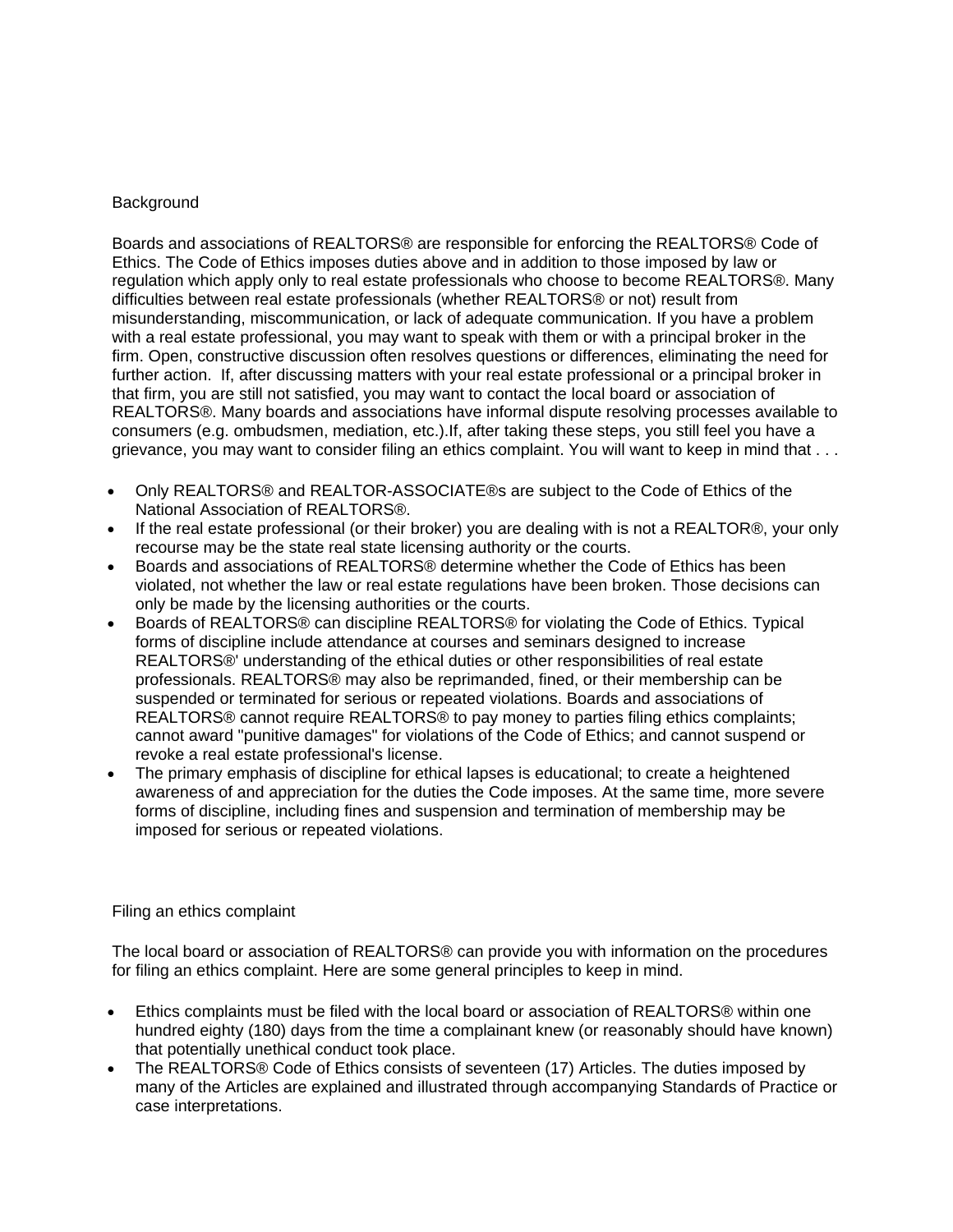- Your complaint should include a narrative description of the circumstances that lead you to believe the Code of Ethics may have been violated.
- Your complaint must cite one or more of the Articles of the Code of Ethics which may have been violated. Hearing panels decide whether the Articles expressly cited in complaints were violated not whether Standards of Practice or case interpretations were violated.
- The local board or association of REALTORS®' Grievance Committee may provide technical assistance in preparing a complaint in proper form and with proper content.

## Before the hearing

- Your complaint will be reviewed by the local board or association's Grievance Committee. Their job is to review complaints to determine if the allegations made, if taken as true, might support a violation of the Article(s) cited in the complaint.
- If the Grievance Committee dismisses your complaint, it does not mean they don't believe you. Rather, it means that they do not feel that your allegations would support a hearing panel's conclusion that the Article(s) cited in your complaint had been violated. You may want to review your complaint to see if you cited an Article appropriate to your allegations.
- If the Grievance Committee forwards your complaint for hearing, that does not mean they have decided the Code of Ethics has been violated. Rather, it means they feel that if what you allege in your complaint is found to have occurred by the hearing panel, that panel may have reason to find that a violation of the Code of Ethics occurred.
- If your complaint is dismissed as not requiring a hearing, you can appeal that dismissal to the board of directors of the local board or association of REALTORS®.

# Preparing for the hearing

- Familiarize yourself with the hearing procedures that will be followed. In particular you will want to know about challenging potential panel members, your right to counsel, calling witnesses, and the burdens and standards of proof that apply.
- Complainants have the ultimate responsibility ("burden") of proving that the Code of Ethics has been violated. The standard of proof that must be met is "clear, strong and convincing," defined as, ". . . that measure or degree of proof which will produce a firm belief or conviction as to the allegations sought to be established." Consistent with American jurisprudence, respondents are considered innocent unless proven to have violated the Code of Ethics.
- Be sure that your witnesses and counsel will be available on the day of the hearing. Continuances are a privilege - not a right.
- Be sure you have all the documents and other evidence you need to present your case.
- Organize your presentation in advance. Know what you are going to say and be prepared to demonstrate what happened and how you believe the Code of Ethics was violated.

# At the hearing

 Appreciate that panel members are unpaid volunteers giving their time as an act of public service. Their objective is to be fair, unbiased, and impartial; to determine, based on the evidence and testimony presented to them, what actually occurred; and then to determine whether the facts as they find them support a finding that the Article(s) charged have been violated.